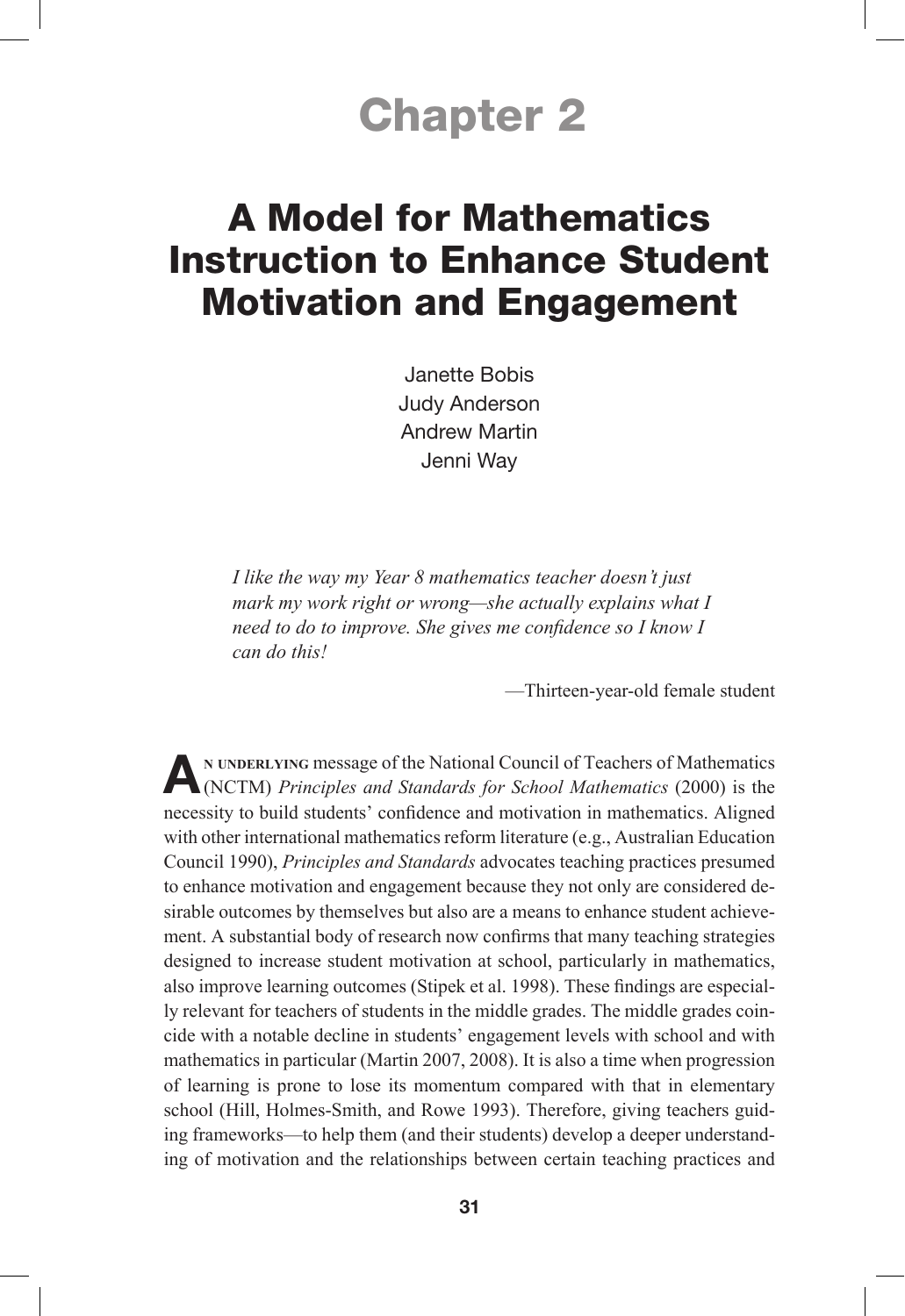student achievement, motivation, and engagement in mathematics—is essential. This chapter focuses on a multidimensional framework to articulate instructional strategies that will enhance middle-grades students' engagement and motivation in mathematics.

### What Is Motivation?

Holmes (1990) described motivation as the "fuel" for mathematics learning, viewing it as an "essential component of mathematics instruction" (p. 101) along with effective teachers and quality teaching. Motivated students have the energy and drive to learn and the thoughts and behaviors that refect this energy and drive (Martin 2007, 2010). Accordingly, if educators wish to address all aspects of student motivation, they must focus on both the mind—student beliefs and expectations—and their actions, such as students' abilities to plan, manage, and persist at tasks such as homework and challenging problems.

Requests from teachers or parents to study harder or to engage more with class activities can be meaningless if students do not understand what motivation and engagement really mean in the school context and lack explicit strategies for achieving them. Furthermore, a common understanding among parents, educators (making such requests of their children), and the students themselves of what these concepts mean, and of specifc strategies and advice to improve student motivation, would be helpful.

Some questions arise: How can knowledge of a theoretical framework for motivation and engagement help address our concerns about student motivation in mathematics? What teaching strategies might motivate middle-grades students to engage more in mathematics? Before looking at specifc teaching strategies, exploring important aspects of motivation and engagement as part of a unifed framework is useful.

### The Motivation and Engagement Wheel

Motivation's sheer diversity and fragmentation is one of its limitations (Murphy and Alexander 2000; Pintrich 2003). Educational research does not always yield useful applications, and a need exists to combine advances in scientifc understanding with applied utility. Accordingly, previous work has recommended giving more attention to "use-inspired basic research" (Stokes 1997; Pintrich 2003). With this in mind, Martin (2007, 2008) developed the Motivation and Engagement Wheel to capture an integrative framework that represents seminal motivation and engagement theory. The Motivation and Engagement Wheel emerged through an attempt to bridge the gap between diverse educational theorizing and practitioners' (e.g., teachers, counselors, psychologists) needs to operate within a parsimonious educational framework that they can also clearly communicate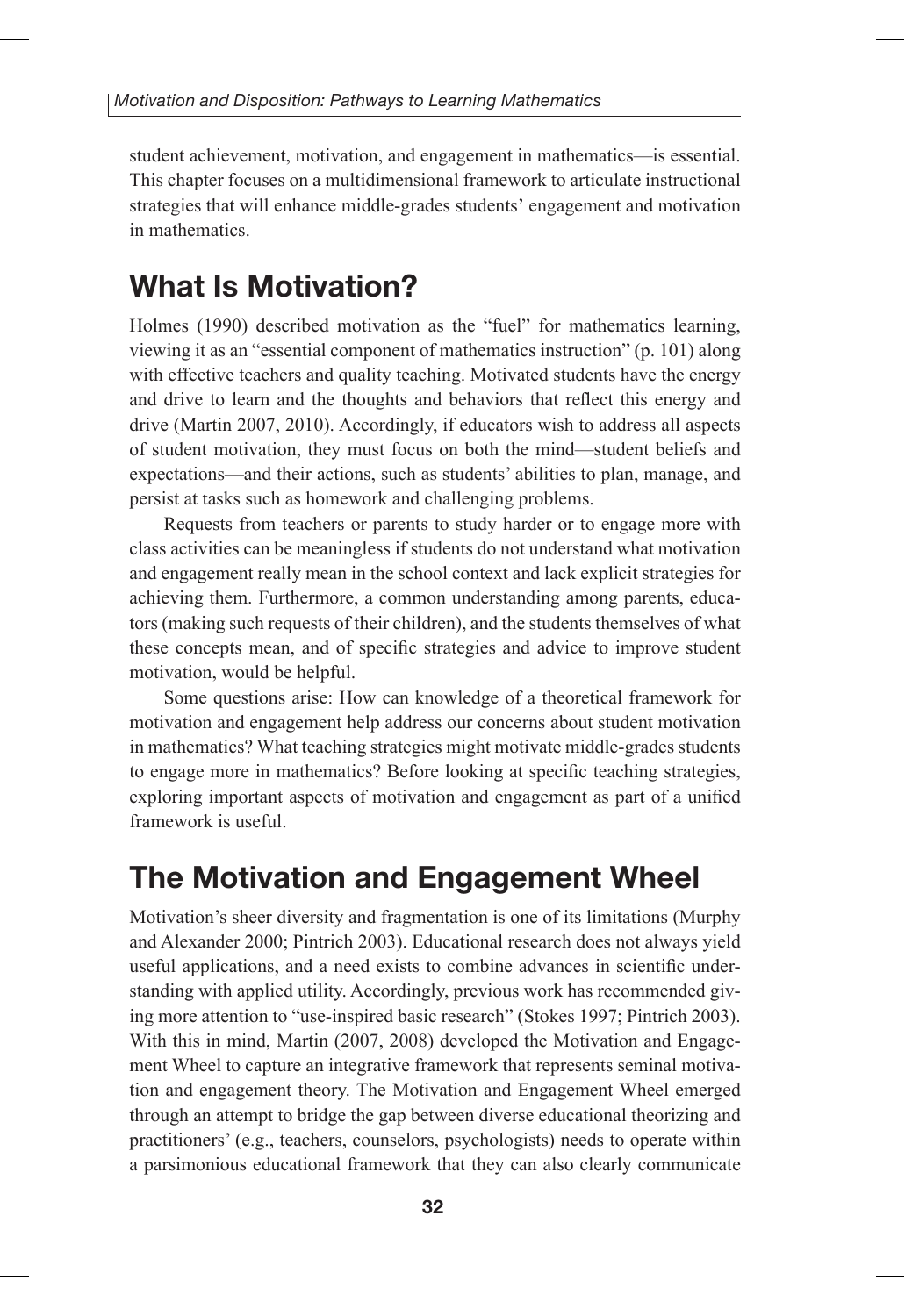to students. Two conceptual bases underlie the wheel: (1) the general, comprising adaptive cognition, adaptive behavior, impeding/maladaptive cognition, and maladaptive behavior, and (2) the specifc, comprising eleven factors subsumed under the general. Figure 2.1 shows the wheel. Above the horizontal axis are the adaptive cognitive and behavioral factors. Below the axis are the impeding/ maladaptive cognitive and behavioral factors. Thus, clockwise from left to right are adaptive cognition, adaptive behavior, impeding/maladaptive cognition, and maladaptive behavior.

Although the wheel's general dimensions (adaptive cognition, adaptive behavior, impeding/maladaptive cognition, maladaptive behavior) have been important for research and theory, its specifc dimensions—that is, the eleven factors of multidimensional motivation and engagement—are particularly relevant to practitioners. Pintrich (2003) proposed seven questions to guide the development of motivational science. These questions underscored the importance of articulating a model of motivation from psychoeducational theory related to self-effcacy, attributions, valuing, control, self-determination, goal orientation, need achievement, self-regulation, and self-worth. According to Martin (2007), these concepts offered a useful means for identifying the eleven specifc factors for the wheel.



Fig. 2.1. Motivation and Engagement Wheel (Martin 2010, p. 9; reproduced with permission)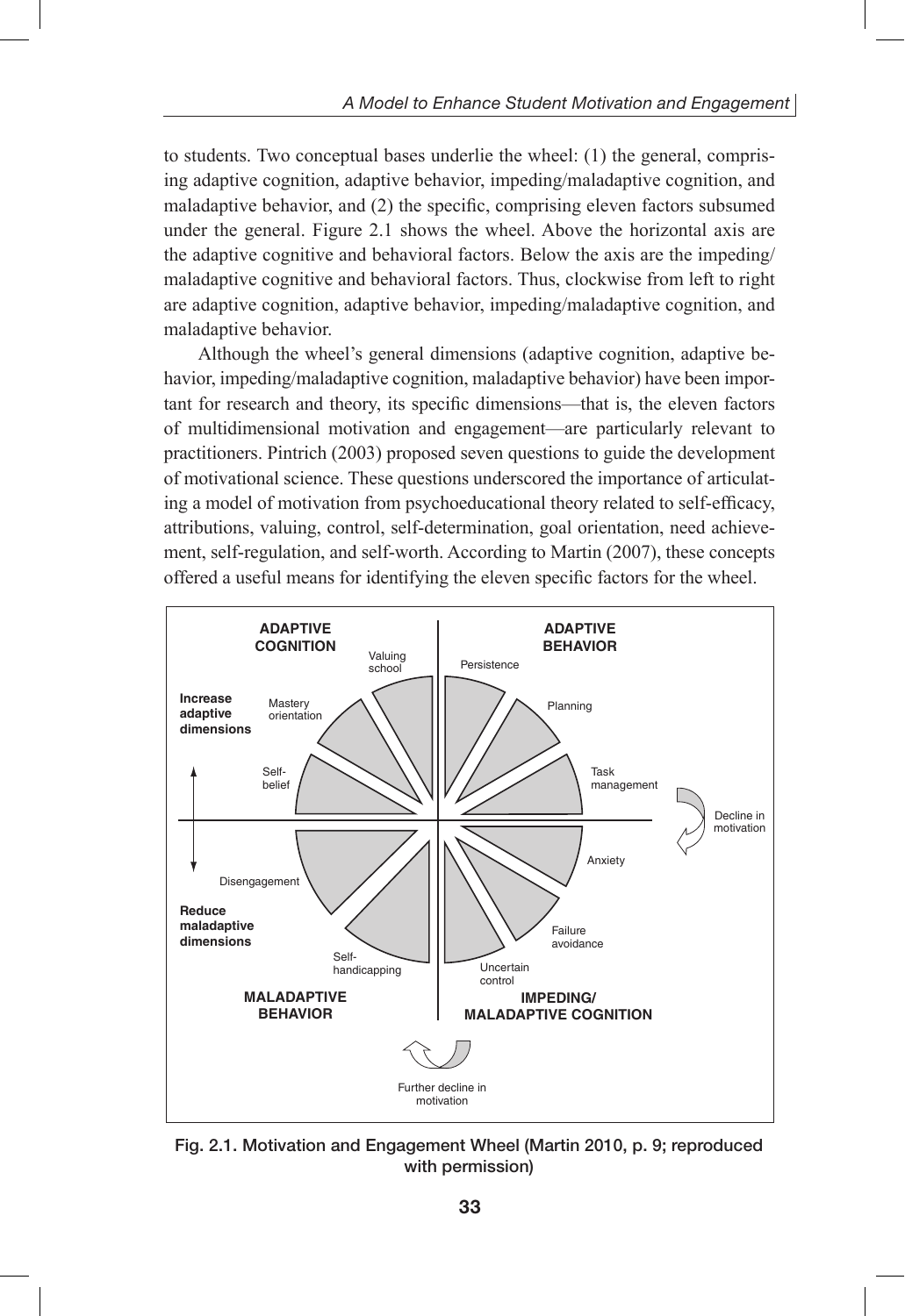As Martin (2007) discusses, (*a*) the wheel's self-efficacy dimension reflects self-effcacy theory (e.g., Bandura 1997); (*b*) the valuing school dimension refects valuing (e.g., Wigfeld and Eccles 2000); (*c*) the mastery orientation dimension refects self-determination (in the context of intrinsic motivation) and motivation orientation (e.g., Dweck 1986); (*d*) the planning, study management, and persistence dimensions refect self-regulation (e.g., Zimmerman 2002); (*e*) the uncertain-control dimension refects attributions and control (e.g., Weiner 1984); and (*f*) the failure avoidance, anxiety, self-handicapping, and disengagement dimensions refect the need achievement and self-worth theories (e.g., Covington 1992).

Conceptualizing the wheel into the adaptive, impeding, and maladaptive dimensions allows educators to identify a set of common factors that underpin particular students' motivation and engagement, as well as which aspects teachers need to target for intervention. The practitioner and student can easily separate the helpful (adaptive) motivation from the unhelpful (impeding and maladaptive). Thus, this model, although representing a complex aggregation of theory, is an easy way for students to understand their motivation and a convenient way for practitioners to explain it to them. When students understand motivation and the dimensions that make it up, intervention is more meaningful to them and therefore is likely to be more successful.

The adaptive dimensions of the framework refect enhanced motivation. Hence, we need students to develop self-efficacy in their abilities to understand the mathematics taught and believe that more effort will positively affect their learning. Students who break down diffcult or seemingly insurmountable tasks into more achievable chunks realize that they can control and manage their learning more successfully. Thus, they are more likely to persist when they face challenging problems.

Factors in the maladaptive and impeding dimensions refect reduced motivation and engagement. For example, feelings of anxiety can emerge when students do not understand content, are unsure how to start a task, or consider a task too daunting to even begin. Alternatively, they may use self-handicapping strategies such as doing things other than homework frst or leaving the challenging academic tasks until they are too tired to do them effectively. Continued use of such behaviors can cause students to disengage from mathematics. Students will express feelings of giving up and helplessness, possibly withdrawing from the subject and even school in general unless something breaks the downward spiral.

The wheel is only the frst step in addressing student motivation. The second step is to assess students on each dimension of the wheel, which is why Martin (2008) developed the Motivation and Engagement Scale (MES). The MES comprises forty-four items (four items for each specifc factor in the wheel) and has proven to be a reliable and valid means of assessing students' motivation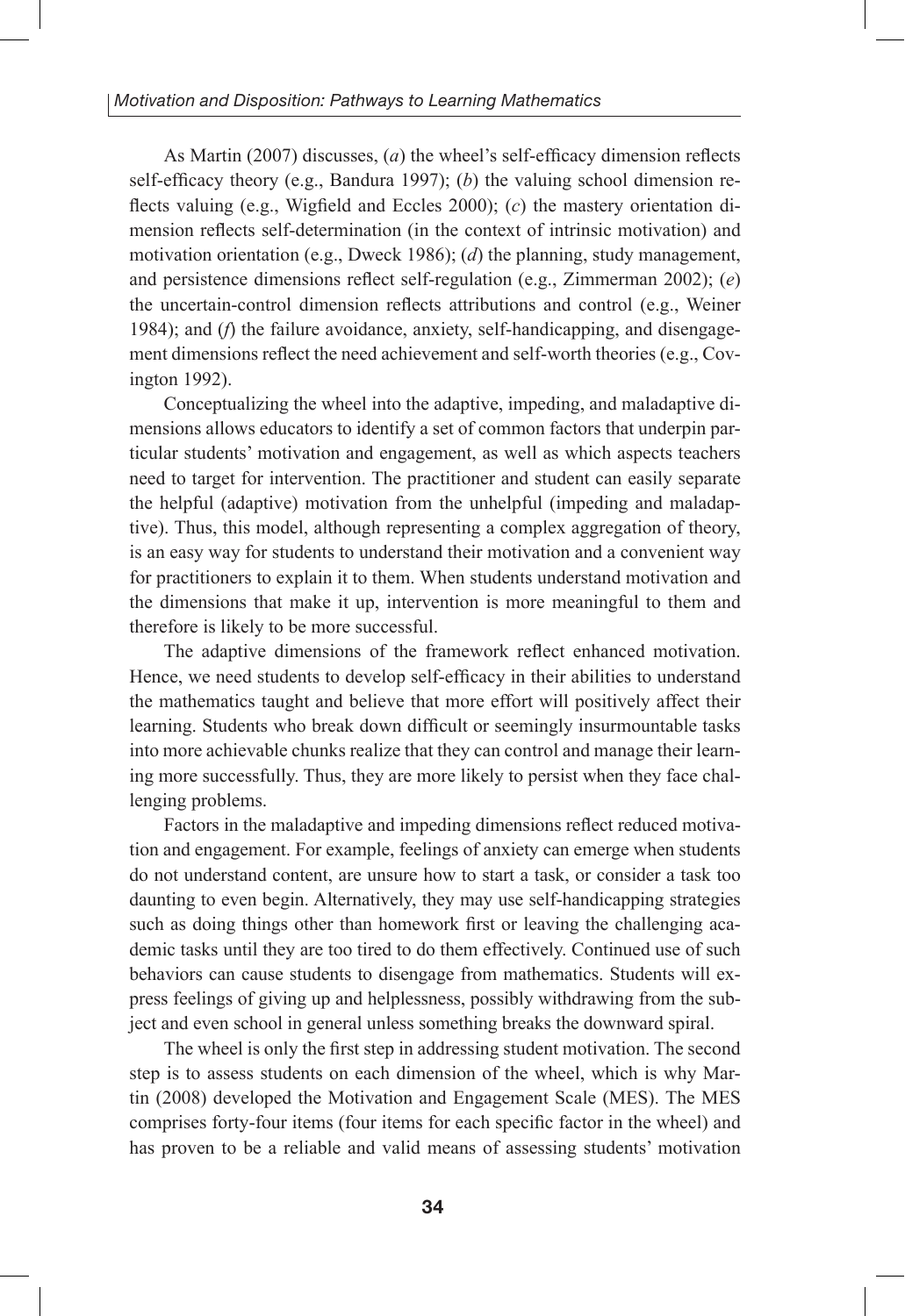and engagement—including the role of motivation and engagement in important educational processes and outcomes such as academic (including mathematics) achievement, educational attainment, and pedagogy (Martin 2007, 2010). Together, the wheel and the MES offer a basis for educational practice and intervention aimed at more structured approaches to enhancing student motivation. Following are some guidelines and practical teaching strategies that derive from this framework.

### Promoting Motivation in Middle-Grades Mathematics Classrooms

A National Research Council–Mathematics Learning Study Committee report proposed that mathematical profciency consists of fve integrated competencies: conceptual understanding, procedural fuency, strategic competency, adaptive reasoning, and productive disposition (Kilpatrick, Swafford, and Findell 2001). The report defnes productive disposition as "habitual inclination to see mathematics as sensible, useful, and worthwhile, coupled with a belief in diligence and one's own effcacy" (p. 116). The notion of productive disposition aligns well with the adaptive cognition and adaptive behavior quadrants of the Motivation and Engagement Wheel, identifying such factors as valuing school, self-effcacy, persistence, and task management as crucial contributors to positive inclinations toward engaging with learning. How can teachers promote these constructive factors in the middle-grades mathematics classroom? How can we guard against maladaptive behaviors and impeding cognition, such as uncertain control and anxiety? The following section answers these questions by presenting four examples of approaches to teaching and highlighting ways to select the mathematical content, nurture positive classroom relationships, and encourage productive learning behaviors.

### Variety in Teaching Approaches

The argument for using variety in teaching approaches to promote motivation and engagement begins with accepting students' individuality. Teachers need to allow for a range of personalities, learning preferences, modes of expression, and work rates. The argument continues with the notion that consistently using the same teaching approach advantages some students and disadvantages others according to the compatibility of the approach with their learning preferences. Injecting variety into teaching methods, resources used in mathematics lessons, and assessment strategies can accommodate a range of student preferences.

One can achieve variety in teaching methods by using various combinations of teacher-centered and student-centered approaches. Teacher-centered strategies include worked examples, explication, demonstration, and structured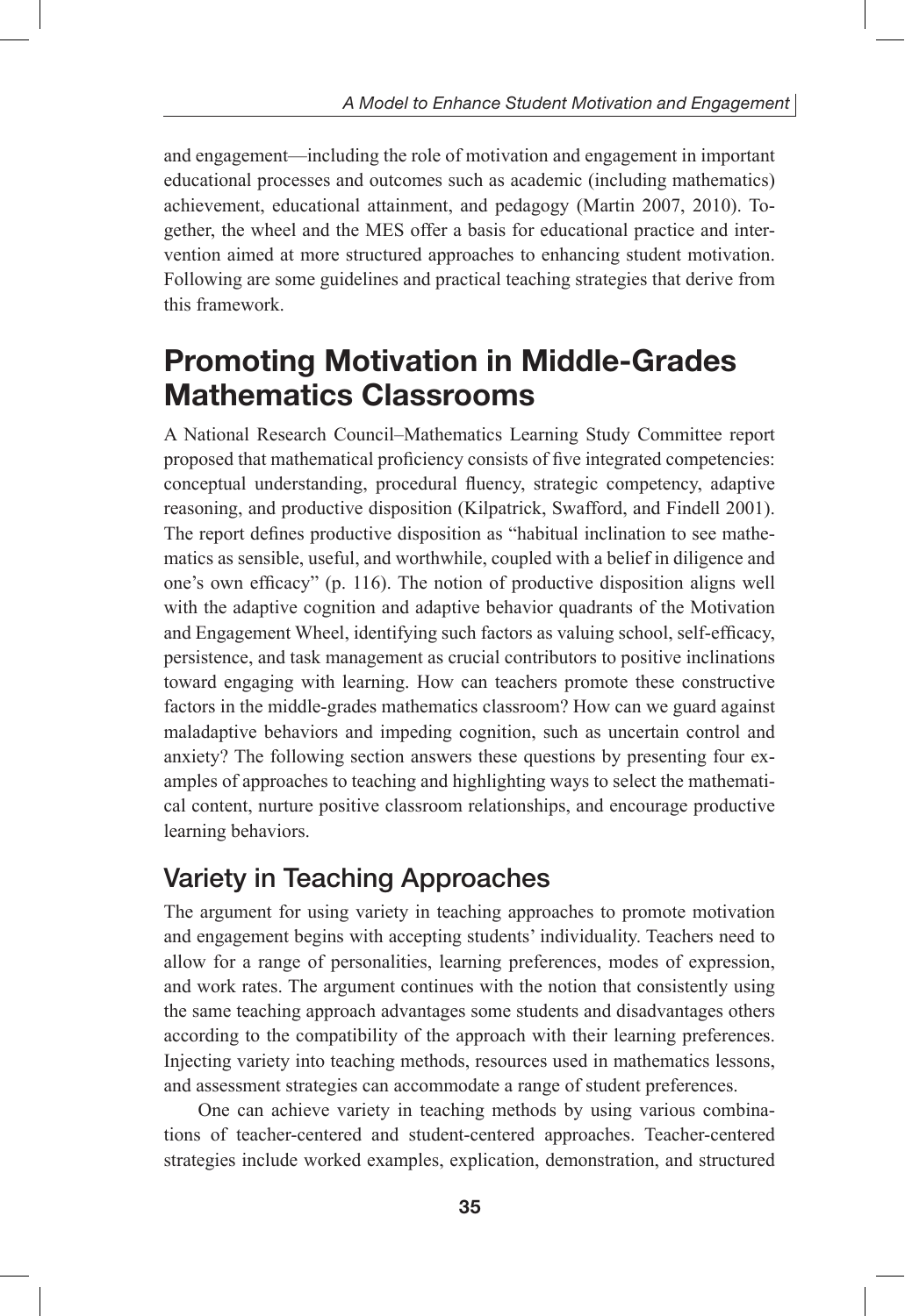questioning. Student-centered strategies include collaborative group work, practical tasks, problem solving, open tasks, investigation, games, and student presentations.

Variety in resources involves selecting different modes of task and information delivery, as well as different materials and tools to model and explore mathematical concepts and processes. Such resources include multimedia, computer software, concrete manipulatives, models, simulations and experiment apparatus, calculators and data loggers, newspapers, excursions, and outdoor activities.

Variety in assessment strategies means using a range of formal and informal opportunities for students to demonstrate understanding before, during, and after learning events. These strategies include verbal explanation, visual presentations, concrete models, written records, tests and quizzes, work sample portfolios, selfassessment, and mastery checklists. Because assessment gives not only information for the teacher but also feedback to the student, it can affect both intrinsic and extrinsic motivation (Wiliam 2007).

Table 2.1 presents examples of three teaching methods, three resources, and three assessment strategies for teaching about multiplying decimals by powers and multiples of 10. Although we have aligned the teaching methods, resources, and assessment strategies to create three distinct teaching approaches, teachers could reconfgure the components in many productive combinations. Adjusting teaching and assessment approaches to add variety and accommodate various learning styles in these ways can develop students' self-beliefs in their capacity for success, particularly with individualized tasks and formative feedback, giving a clear direction for further learning.

### Real and Relevant Tasks

Opportunities exist across the mathematics curriculum for the teacher to choose a context for tasks. The data/statistics strand of the curriculum offers an excellent example for content selection that is both relevant to the students and based in a real-life context. Content selection begins with getting to know the students. The teacher must fnd out about students' current interests and concerns inside and outside school, such as music, sports, movies, and local and world events. Every classroom has students who have developed considerable expertise in topics that capture their interest. Using existing interests and context knowledge not only can support engaging those particular students in the mathematical aspects of the statistical task but also creates the opportunity to hold other students' attention as they discover nonmathematical information while developing mathematical ideas and skills. Therefore, interaction between the students, within thoughtfully composed cooperative groups, becomes an important implementation factor. For example, in their Australia–United States investigation of the role of context in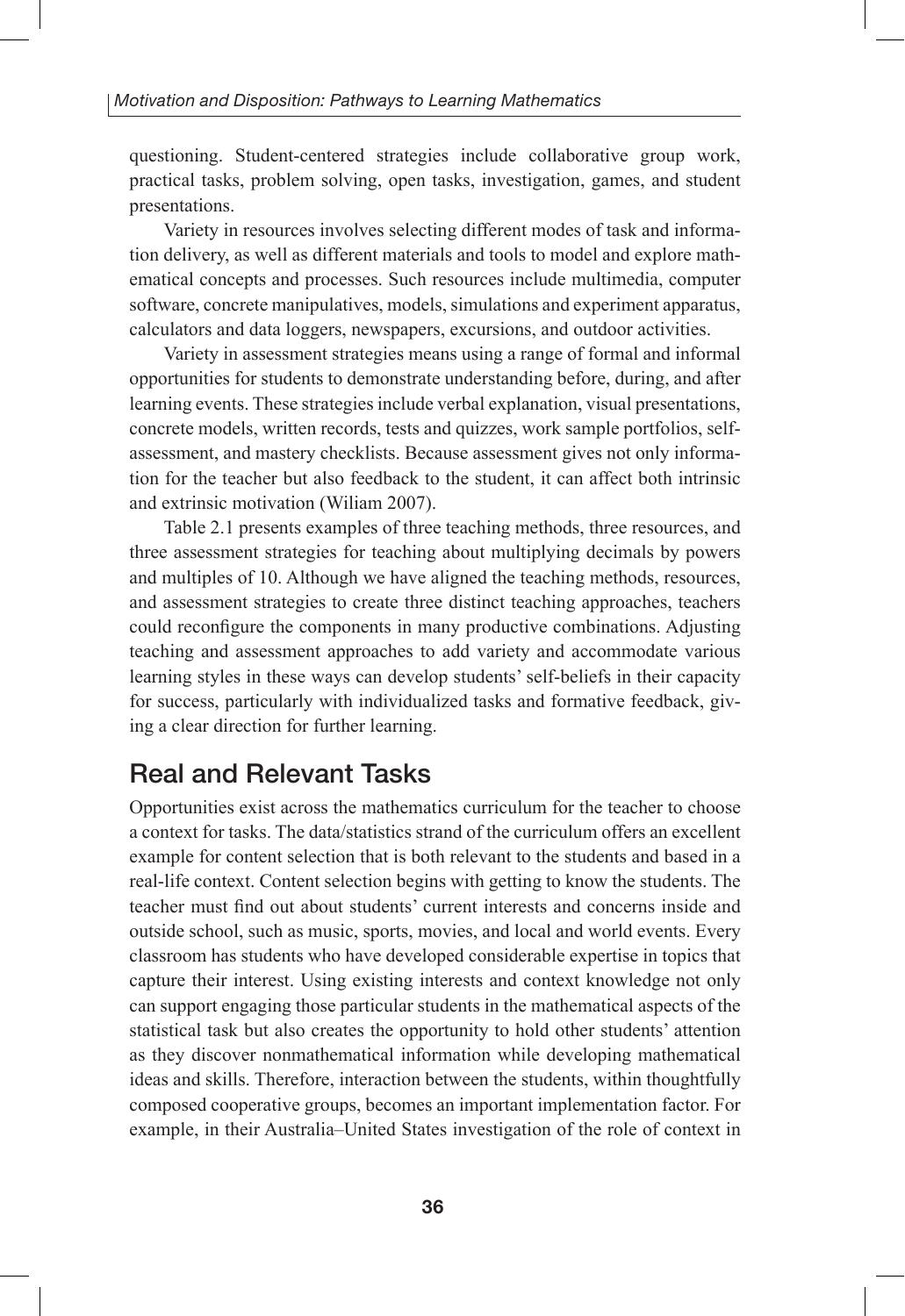#### Table 2.1

| Approach       | <b>Teaching method</b>                                                                                                                                                              | <b>Resources</b>                                                                                                                                          | <b>Assessment</b>                                                                                                          |
|----------------|-------------------------------------------------------------------------------------------------------------------------------------------------------------------------------------|-----------------------------------------------------------------------------------------------------------------------------------------------------------|----------------------------------------------------------------------------------------------------------------------------|
| 1              | Student research and col-<br>laborative knowledge<br>building: what is the pro-<br>cedure and how/why does<br>it work?                                                              | Internet (tutorials,<br>games, YouTube,<br>Google video);<br>class wiki or blog<br>for gradually<br>building a class<br>product to answer<br>the question | Student self-assess-<br>ment of learning<br>and production of<br>worked examples<br>by individuals or<br>pairs of students |
| $\overline{2}$ | Problem solving: group<br>investigation of patterns in<br>number sequences to dis-<br>cover the rule and creation<br>of new patterns; teacher<br>furnishes scaffolding as<br>needed | Calculators                                                                                                                                               | Teacher observa-<br>tion and group oral<br>reports to the class                                                            |
| 3              | Teacher explanation of the<br>procedure emphasizing<br>place value, followed by<br>written student exercises                                                                        | Base-10 material<br>and worksheets                                                                                                                        | Individual work<br>samples                                                                                                 |

*Example teaching approaches for multiplying and dividing decimals (whole numbers and fractions) by 10, 100, 1000, and other multiples of 10*

students' analysis of data, Nisbet, Langrall, and Mooney (2007) selected data sets (from the Internet) on two topics of interest to a group of middle-grades students and for one topic thought to be of little interest to them. The researchers devised tasks in the form of problems, with a view to stimulating higher-order thinking, and assigned students to small groups (fg. 2.2). Knowledge of context was an important factor contributing to students' engagement in statistical tasks, with students using context knowledge "to rationalize the data or their interpretations, in taking a critical stance toward the data" (Nisbet, Langrall, and Mooney 2007, p. 16). In the third task (based on Olympic discus-throwing distances), the topic lacked a class expert and drew minimal interest, so much less supportive discussion of relevant context factors took place. Embedding mathematical learning in real and relevant contexts, particularly contexts that let students use personal expertise, can increase their sense of control and self-worth.

### Open-Ended Tasks

As well as learning to use mathematics in a range of contexts, students need to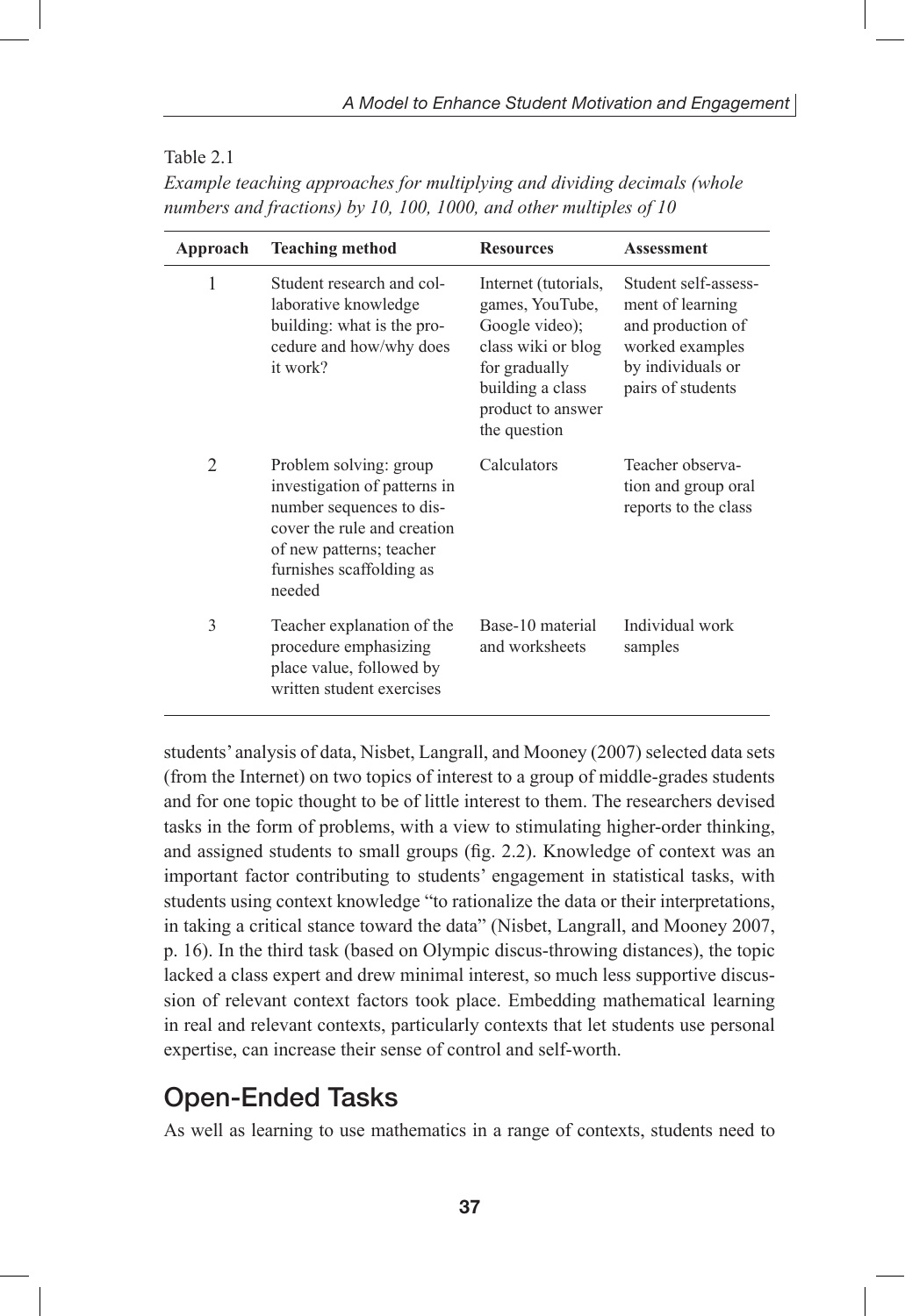Task 1: Does the USA produce better men tennis players than Australia?

*Data sets:* (*a*) a table listing information on the winners and runners-up for Wimbledon 1955–2004 and (*b*) a table of the top twenty male tennis players with rankings and prize money

Task 2: In a recent pop-culture survey, teenagers identified Britney Spears and Delta Goodrem as two of the top female performers. From the following data collected from the top 40 charts, which of these two singers is more popular?

*Data sets:* (*a*) a table for each singer of top 40 hits 2002–2005, including rankings and number of weeks, and (*b*) tables of top 40 ranking from charts around the world for the two singers

#### Fig. 2.2. Tasks to stimulate higher-order thinking (adapted from Nisbet, Langrall, and Mooney 2007)

develop deeper understanding for a range of important mathematical concepts (Kilpatrick, Swafford, and Findell 2001). Students also need to develop procedural fuency. To this end, teachers often use repetitive exercises to promote practice; overusing this approach may lead to student disengagement.

Another strategy that creates increased opportunities for motivation and engagement involves actively exploring mathematically rich situations through open-ended questions and tasks. Open-ended questions are more readily accessible since all students can start from their current knowledge and understanding. When planning to use open-ended questions, teachers need to design enabling prompts to support students who falter after only one or two solutions as well as additional prompts to extend thinking for students who complete the task more quickly (Sullivan, Mousley, and Zevenbergen 2006). Sharing problemsolving strategies in small-group situations can also enhance students' extended thinking.

Teachers can easily create open-ended questions by working backward from an answer or adapting a standard question (Small 2009; Sullivan and Lilburn 2004). The frst approach involves selecting a topic and considering an answer to a typical question. Working backward from this answer, one can then derive open-ended questions. For example, when ordering fractions and giving students pairs of fractions to compare (e.g., "Which is bigger,  $5/12$  or  $3/5$ ?") a teacher may ask students to list some fractions less than  $\frac{3}{5}$ . By posing the additional challenge "Take one of your answers and explain how you know that it is less than  $3/5$ ," teachers gain valuable assessment information about students' thinking and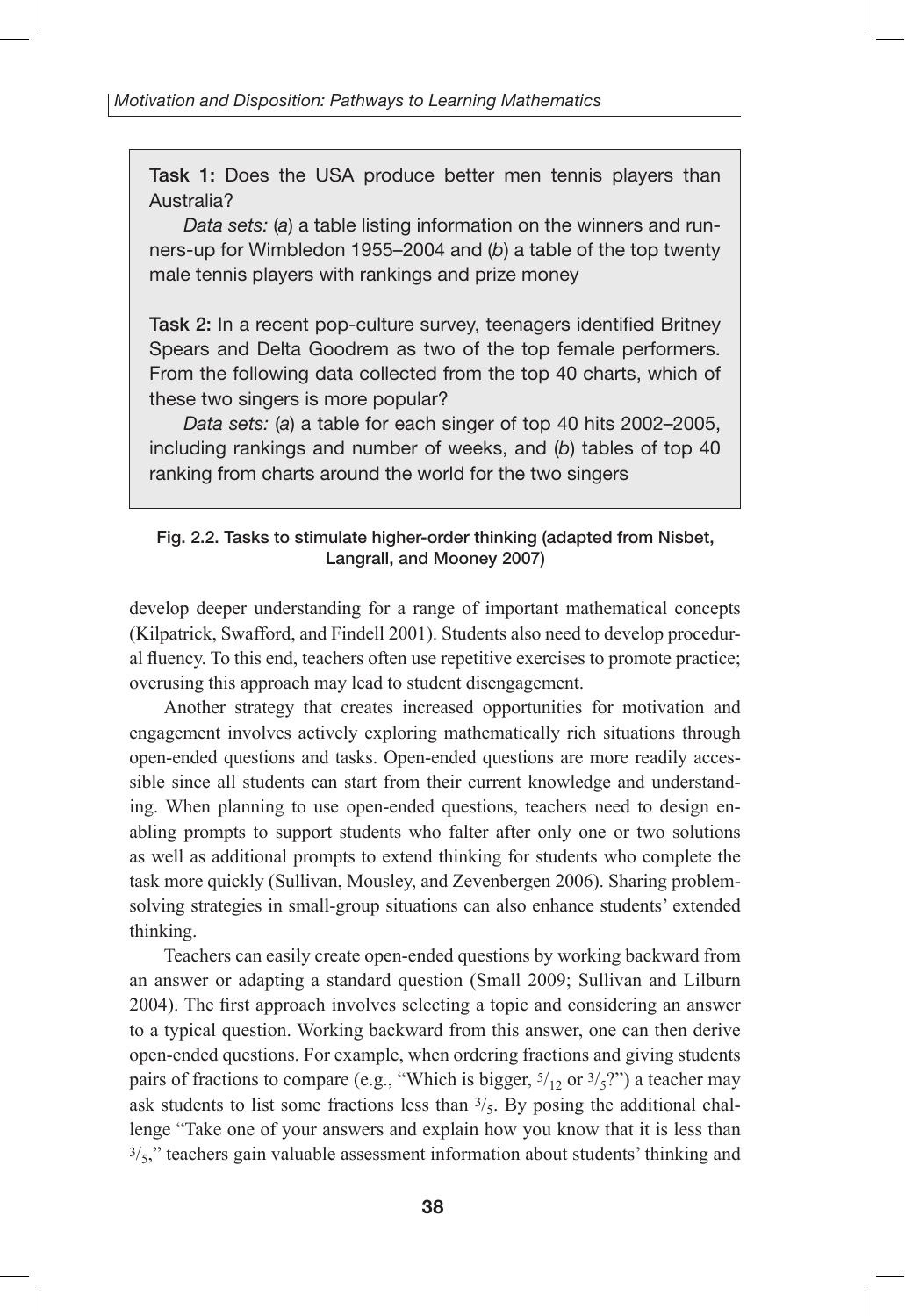choice of strategies. If students fnd determining solutions diffcult, some enabling prompts could include using a number line to locate  $\frac{3}{5}$  or replacing  $\frac{3}{5}$ with a simpler fraction such as  $\frac{1}{2}$ . A prompt to extend thinking would be to have students find fractions between  $2/\zeta$  and  $3/\zeta$ .

The second approach involves adapting a standard question. For example, if students are learning about the properties of quadrilaterals, instead of using the question "What is a parallelogram?" the teacher could adapt the question by asking students to write down everything that they know about a parallelogram. Students having diffculty could begin by recording what they know about a rectangle and then comparing a rectangle with a parallelogram. The teacher can further engage students who easily complete the task by posing the additional challenge, "Compare and contrast the properties of a parallelogram with those of other quadrilaterals."

Open-ended questions may have many solutions and several methods of fnding solutions. Such a format opens up opportunities for success, reducing anxiety and giving students more control as they decide what strategies to use. Open-ended questions also promote developing problem-solving skills and are generally considered less threatening than more challenging problem tasks. Instead of the "correct answer," the focus shifts to process, independence, fexibility, and persistence.

### Using Errors as a Focus for Learning in Mathematics Lessons

Acknowledging the role of errors and misconceptions in the learning process also lets students take control of their learning and self-assess. Many factors may cause students' errors in mathematics. Poor comprehension, language diffculties, anxiety, rushing, and carelessness may lead to errors in completing tasks. However, misconceptions from overgeneralizing rules or failure to connect new ideas to existing knowledge and understanding usually cause systematic errors. Just as teachers review student scripts to look for patterns in errors, students need encouragement to review their errors, reinforcing the belief that making errors is an important part of learning. Changing beliefs such as "you cannot learn from your mistakes" will be necessary if students are to overcome failure avoidance, anxiety, and self-handicapping in mathematics.

Students' early mathematics learning may lead them to make generalizations such as "multiplication makes bigger," "division involves dividing a bigger number by a smaller number," and "longer numbers are always greater in value." Although these generalizations may be satisfactory with whole numbers in the early elementary grades, they may not apply for fractions and decimals. Teachers need to explicitly discuss such statements so that students are more aware of common misconceptions. Teachers could present one of these statements to students at the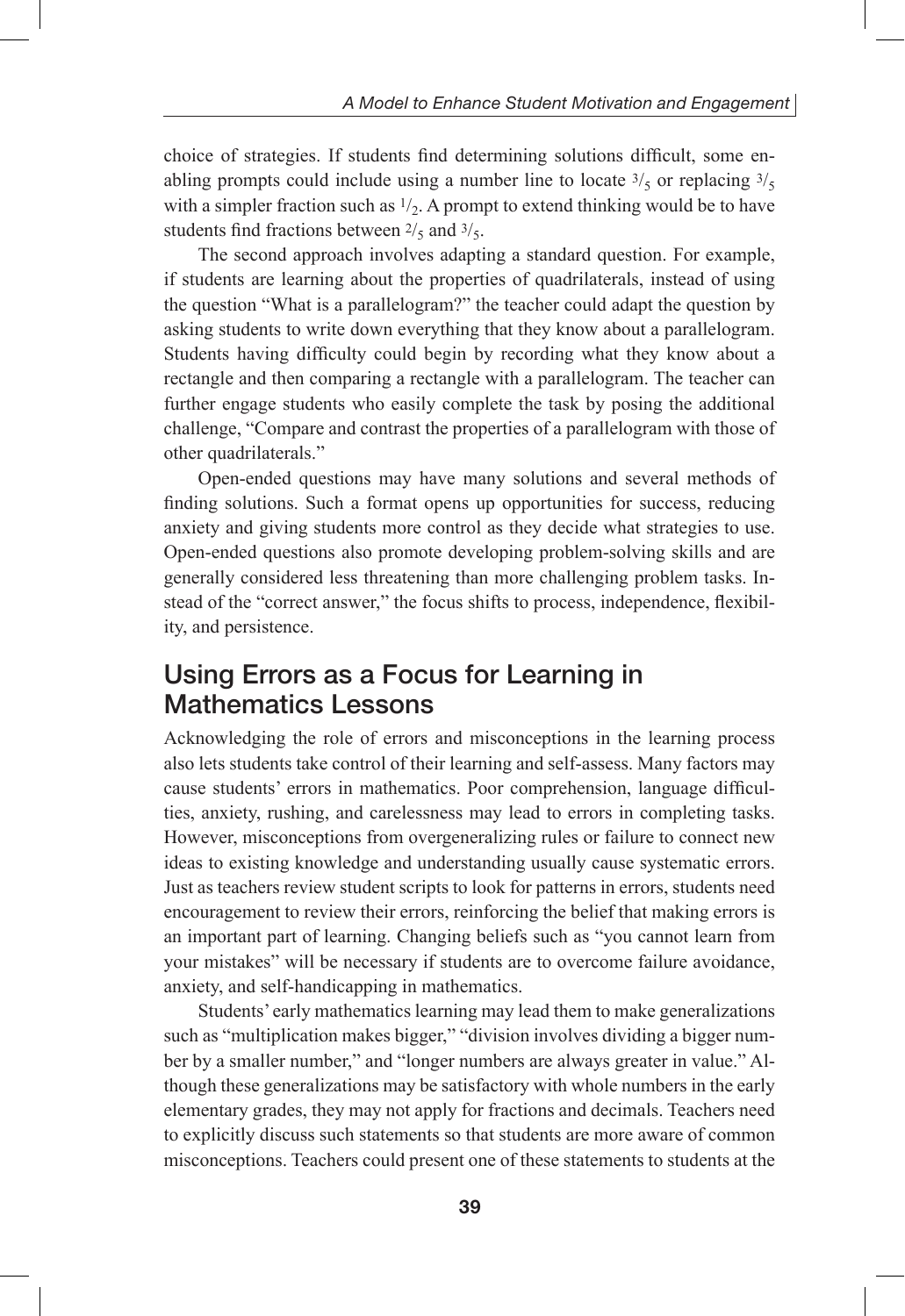beginning of a lesson to encourage them to seek counterexamples.

A related teaching strategy is to pose a statement and ask students whether it is always, sometimes, or never true (Bills et al. 2004). Students discuss the possibilities in small groups, identifying examples and counterexamples to support their arguments. Further examples of statements that present opportunities for rich discussion include the following:

- Parallelograms have no axes of symmetry.
- To multiply a number by 10, you put a zero on the end.
- The larger the area of a shape, the larger the perimeter.
- All four-sided shapes tessellate.

### Conclusion

Many teaching strategies that increase student motivation also positively infuence academic achievement. Because both achievement and motivation are prone to falter in the crucial middle grades, educators must increase their understanding of these dimensions and their relationship to effective teaching strategies. In this chapter, we presented a use-inspired multidimensional framework for understanding motivation with direct applicability to teachers, parents, and students. The Motivation and Engagement Wheel can offer direction for mathematics instruction at the whole-class level and for developing targeted interventions for enhancing individual students' motivation. We have also suggested possible directions for what whole-class instructional approaches and targeted intervention strategies might look like through four examples: variety in teaching approaches, real and relevant tasks, open-ended questions, and using errors as a focus for learning. Building students' motivation in mathematics to enhance mathematics achievement, and as a vital end in itself, is an essential component of mathematics instruction.

#### **REFERENCES**

- Australian Education Council. *A National Statement on Mathematics for Australian Schools*. Carlton, Victoria, Aus.: Curriculum Corp., 1990.
- Bandura, Albert. *Self-Effcacy: The Exercise of Control*. New York: Freeman and Co., 1997.
- Bills, Chris, Liz Bills, Anne Watson, and John Mason. *Thinkers—A Collection of Activities to Provoke Mathematical Thinking.* Derby, U.K.: Association of Teachers of Mathematics, 2004.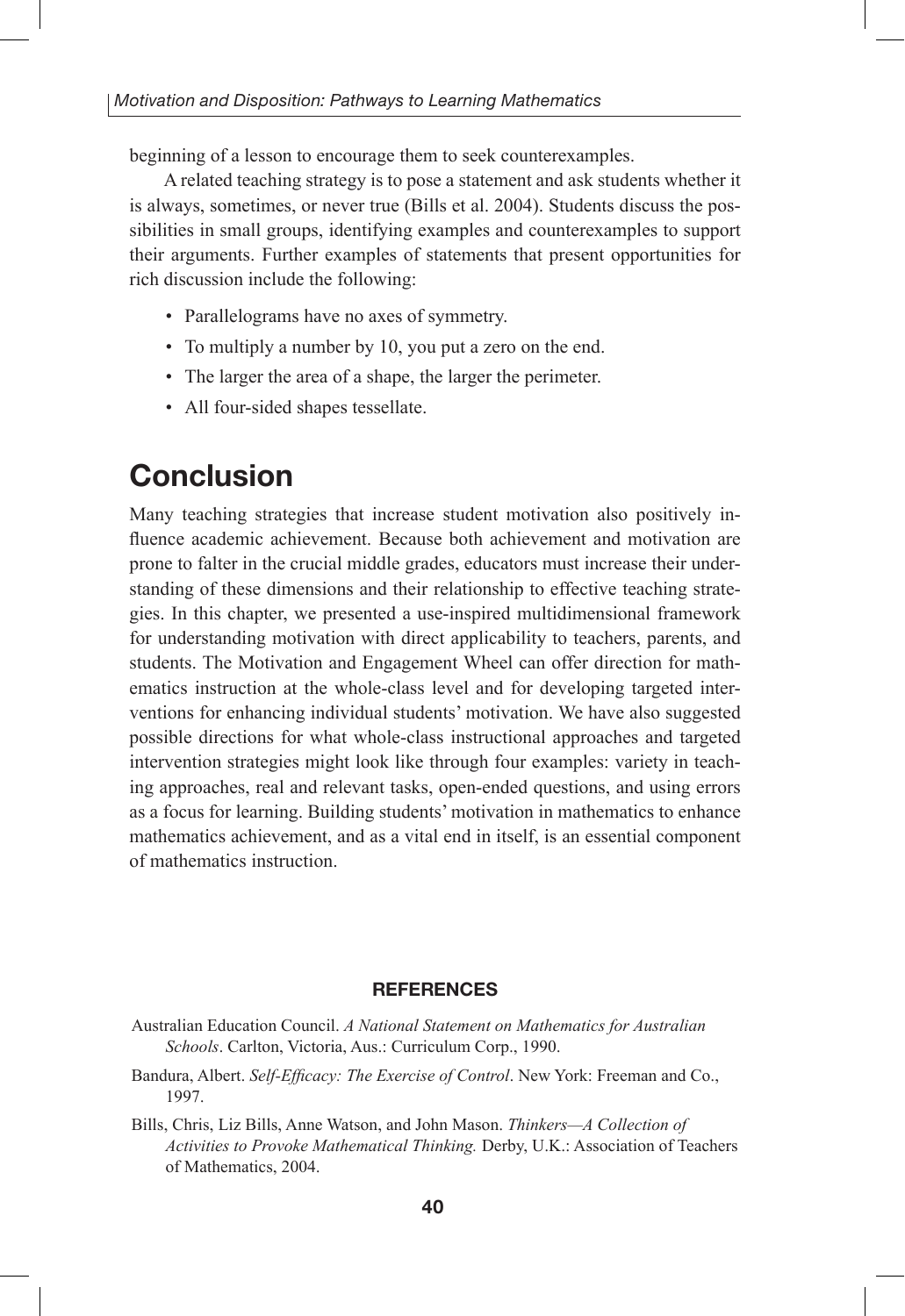- Covington, Martin V. *Making the Grade: A Self-Worth Perspective on Motivation and School Reform.* New York: Cambridge University Press, 1992.
- Dweck, Carol S. "Motivational Processes Affecting Learning." *American Psychologist* 41 (October 1986): 1040–48.
- Hill, Peter, Philip Holmes-Smith, and Kenneth Rowe. *School and Teacher Effectiveness in Victoria: Key Findings from Phase 1 of the Victorian Quality Schools Project*. Melbourne, Victoria, Aus.: Centre for Applied Educational Research, 1993.
- Holmes, Emma. "Motivation: An Essential Component of Mathematics Instruction." In *Teaching and Learning Mathematics in the 1990s*. 1990 Yearbook of the National Council of Teachers of Mathematics (NCTM), edited by Tom Cooney and Christian Hirsch, pp. 101–7. Reston, Va.: NCTM, 1990.
- Kilpatrick, Jeremy, Jane Swafford, and Bradford Findell, eds. *Adding It Up: Helping Children Learn Mathematics*. Washington, D.C.: National Academies Press, 2001.
- Martin, Andrew J. "Examining a Multidimensional Model of Student Motivation and Engagement Using a Construct Validation Approach." *British Journal of Educational Psychology* 77 (June 2007): 413–40.

———. *The Motivation and Engagement Scale*. Sydney: Lifelong Achievement Group, 2008.

- ———. *Building Classroom Success: Eliminating Academic Fear and Failure*. London: Continuum, 2010.
- Murphy, Karen, and Patricia Alexander. "A Motivated Exploration of Motivation Terminology." *Contemporary Educational Psychology* 25 (January 2000): 3–53.
- National Council of Teachers of Mathematics (NCTM). *Principles and Standards for School Mathematics*. Reston, Va.: NCTM, 2000.
- Nisbet, Steven, Cynthia Langrall, and Edward Mooney. "The Role of Context in Students' Analysis of Data." *Australian Primary Mathematics Classroom* 12, no. 1 (2007): 16–22.
- Pintrich, Paul R. "A Motivational Science Perspective on the Role of Student Motivation in Learning and Teaching Contexts." *Journal of Educational Psychology* 95 (December 2003): 667−86.
- Small, Marian. *Good Questions: Great Ways to Differentiate Instruction*. New York: Teachers College Press, National Council of Teachers of Mathematics, and Nelson Education, 2009.
- Stipek, Deborah, Julie M. Salmon, Karen B. Givvin, Elham Kazemi, Geoffrey Saxe, and Valanne L. MacGyvers. "The Value (and Convergence) of Practices Suggested by Motivation Research and Promoted by Mathematics Education Reformers." *Journal for Research in Mathematics Education* 29 (July 1998): 465–88.
- Stokes, Donald. *Pasteur's Quadrant: Basic Science and Technological Innovation.* Washington, D.C.: Brookings Institution Press, 1997.
- Sullivan, Peter, and Pat Lilburn. *Open-Ended Maths Activities: Using "Good" Questions to Enhance Learning.* 2nd ed. Melbourne, Victoria, Aus.: Oxford University Press, 2004.